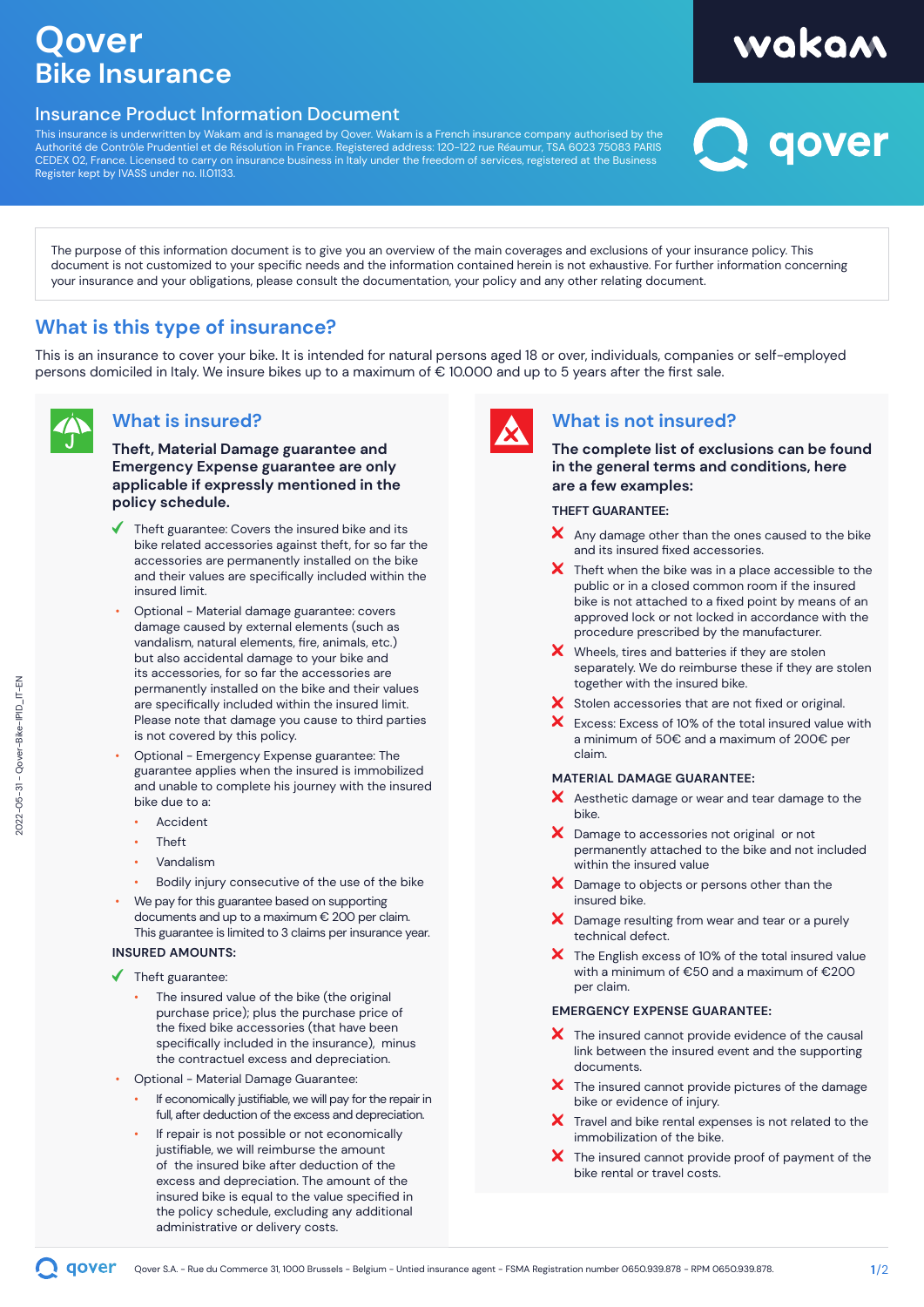#### **Are there any restrictions on cover?**

#### **Coverage restrictions are defined in the general terms and conditions. Here are a few examples:**

- Ţ Coverage applies only if you take all possible measures to limit the extent of the damage.
- You are not insured if you carry out technical modifications to the bike contrary to the manufacturer's recommendations.
- The insurance is available to persons domiciled in Italy.



#### **Where am I covered?**

You are covered in the European Union, in the United Kingdom of Great Britain and North Ireland, the Principalities of Andorra and Monaco, the Vatican City, Iceland, Liechtenstein, Norway, San Marino and Switzerland.

#### **What are my obligations?**

- You must use an agreed lock, either ABUS (security 10 or more), [AXA Hiplok, Kryptonite, Linka (with chain), Master Lock, texlock, Trelock] if it is a VdS approved lock of class A+ or B+, or FUB (category 2 wheels or higher) approved, or approved by Sold Secure Silver (or Gold) or by approved ART category 2 (or higher), or Onguard and SRA Locks.
- You must provide us with the exact information and circumstances at the time of the conclusion of the insurance contract.
- You must inform us of any changes that occur during the term of the insurance contract that affect the items and statements mentioned in the policy.
- You must notify us of any claim to the insurance intermediary as soon as possible and no later than 8 days from the time it becomes known to the insurance intermediary. In the event of a claim, the user must take all necessary measures to limit the extent of the claim.
- You must report the theft of the bicycle to the police or judicial authorities within 24 hours of becoming aware of the claim. A copy of the report will be requested at the time the damage is reported.
- If it is possible to repair your bike, you must go to a repair shop and provide us with an estimate of the damage before the repair is carried out.
- You must pay the premium(s) due.



#### **When and how do I pay?**

You pay the premium annually. You will receive an invitation to pay from your insurer at renewal.



#### **When does the cover start and end?**

The start date and duration of the insurance are indicated in the policy. Coverage begins at the time specified in the policy and ends on the principal maturity date at 12:00 a.m. The contract is concluded for a period of one year and is tacitly renewed. We insure the bike for a maximum of five years after the first sale. If you have purchased the second-hand bike, we insure it for up to five years after the first owner's purchase.

At the expiry date of the fifth insurance year, the insurance terminates automatically. This insurance contract will also automatically terminate after settlement of a claim for theft or for irreparable material damage (total loss), no premium reimbursement will be done as you have used your insurance contract.



#### **How do I cancel the contract?**

- You can cancel the insurance contract in full on the main due date. To do so, you must notify us in writing at least 3 months before the expiry date by registered letter, by bailiff's writ or by handing in the letter of cancellation against receipt.
- You can cancel the insurance contract if we make changes to the rates or amend the general terms and conditions. In this case, we will apply the statutory provisions and applicable notice periods.
- You can also cancel the insurance contract after a claim. You can terminate the contract no later than 1 month after payment or refusal to pay compensation. The insurance contract will terminate 3 months after notification. You must inform us by registered letter, by bailiff's writ or by handing in the letter of cancellation against receipt.
- You may cancel the insurance contract within 14 calendar days of receiving the policy, policy schedule and general terms and conditions without charge or penalty. Cancellation takes effect immediately after notification. If the insurance contract has already started, you will be required to pay the premium for the period started.
- If the insured bike has been stolen or destroyed without your fault. The insurance contract will be cancelled as soon as you notify us in writing that the bicycle has been irrevocably stolen or destroyed.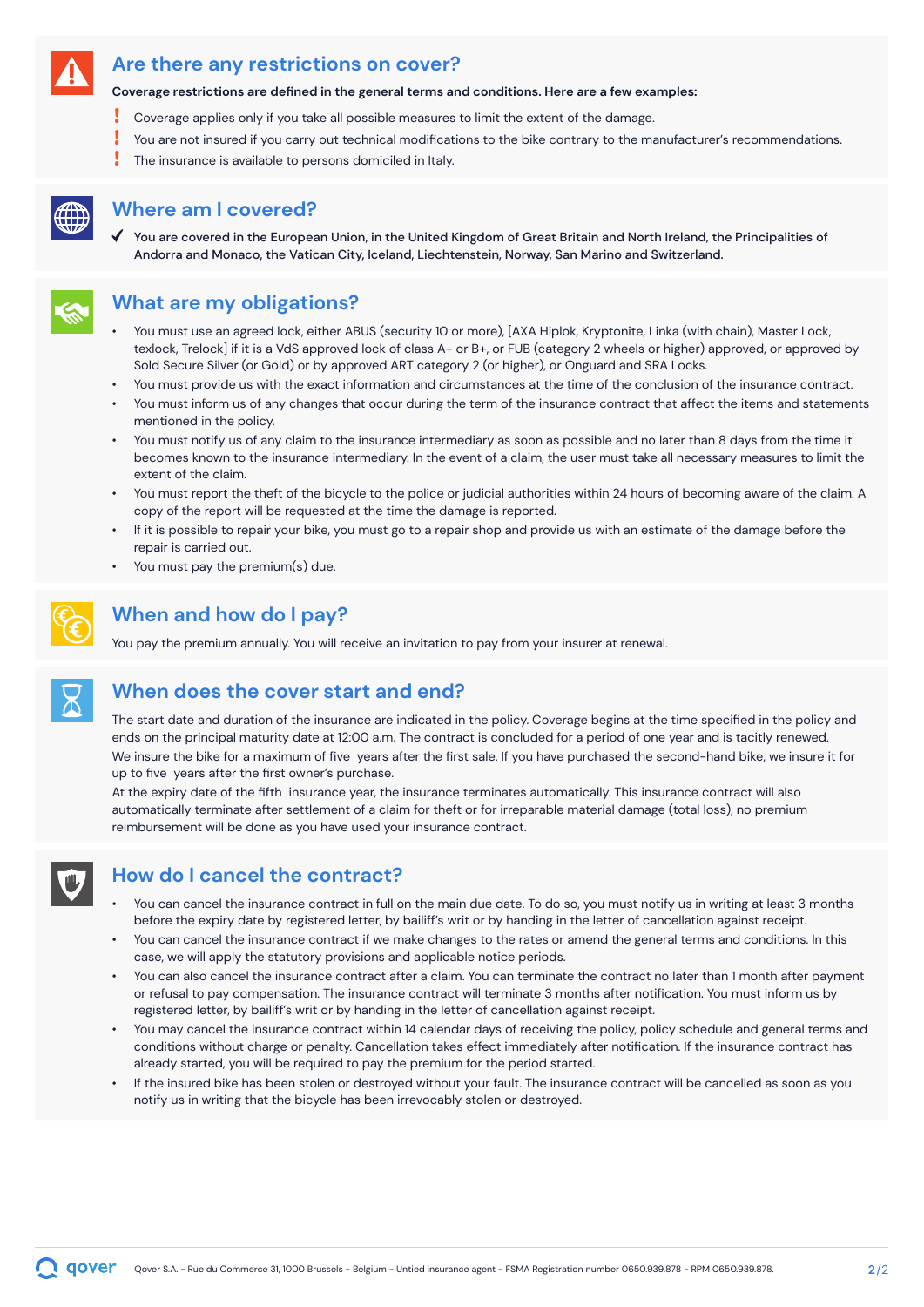### **Bike Insurance**

#### **Additional pre-contract information document (additional IPID)**

This insurance is underwritten by Wakam, and is managed by Qover.

Wakam is a French insurance company authorised by the Authorité de Contrôle Prudentiel et de Résolution in France.

Registered address: 120-122 rue Réaumur, TSA 6023 75083 PARIS CEDEX 02, France.

**This document contains information additional and complementary to that contained in the PID – Pre-contract information document for damage insurance agreements in order to help the potential client to thoroughly understand the characteristics of the product, his contractual obligations and the company's financial situation.**

#### **The Policyholder shall read the insurance conditions before signing the contract.**

Wakam, 120-122 rue Réaumur, TSA 6023 75083 PARIS CEDEX 02, France, Website www.wakam.com, e-mail (PEC) lpa.insurance@pec.it.

Wakam is a French insurance company authorised by the *Authorité de Contrôle Prudentiel et de Résolution* in France with number 4020259. Wakam is authorised to operate in Italy under freedom of services and is registered in the Appendices to the Register of Undertakings under no. II.01133

The amount of shareholders' equity, duly certified as of 2020, is equal to 42.3 million euros, of which share capital 10,6 million euros and other equity reserves 28.5 million euros. The data relates to the latest approved financial statements.

Please refer to the report on Wakam's solvency and financial condition available on the Company's website https://www.wakam.com/wp-content/uploads/Wakam-Solvency-and-Financial-Conditions-Report-2020.pdf

- and the amounts are shown below:
- Solvency Capital Requirement (SCR), equal to € 38 million;
- the Minimum Capital Requirement (MCR), equal to  $\epsilon$  9.7 million;
- Own funds eligible to meet the Solvency Capital Requirement (SCR), equal to € 61.3 million;
- of own funds eligible to meet the Minimum Capital Requirement (MCR), equal to € 44.3 million.

The contract is governed by the Italian law.

#### **What is covered?**

The insurance covers the Theft and/or Material damage of bikes and/or Emergency Expenses as explicitly stated in the policy schedule, for natural persons aged 18 or over, individuals, companies or self-employed persons domiciled in Italy up to a maximum of €10,000 and up to 5 years after the first sale. The insured bike is the vehicle, other than speed pedelec, pocket bike, step and any vehicle equipped with an internal combustion engine, which (i) is in its original condition as supplied by the reseller or manufacturer; (ii) was newly purchased from the reseller or manufacturer; (iii) has fixed original accessories of the bike, as supplied by the seller or manufacturer, standardly included in the insurance and covered for a maximum value of €100 regardless of the number of accessories. The value of the Fixed original accessories that exceeds this €100 and the value of additional bike related accessories that are bought at the initial sale or even afterwards, can be included in the insurance by specifically adding their values within the insured value; and (iv) is less than 12 months old at the time of purchase of the insurance contract.

 $\bigcap$  qover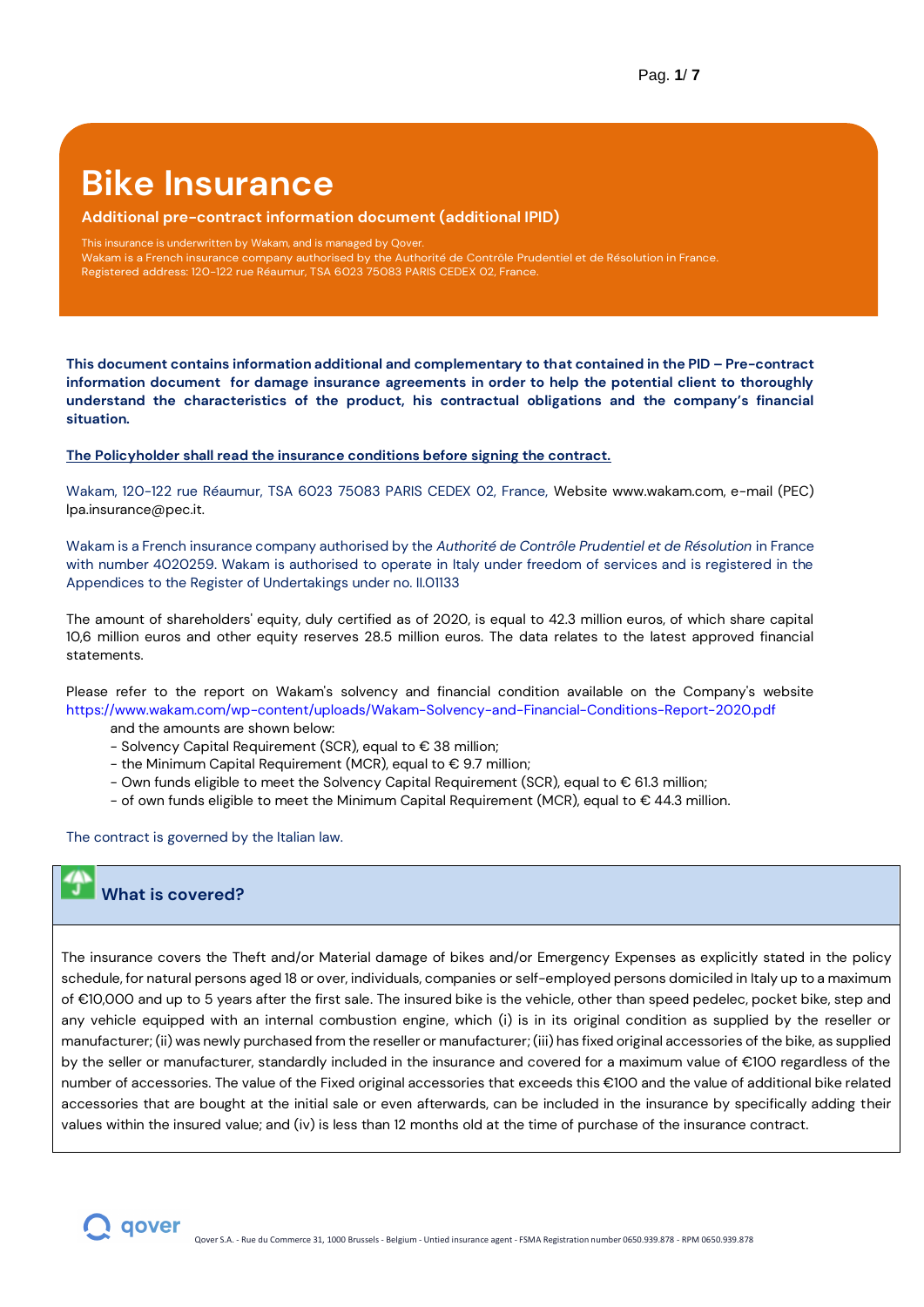| What is not covered?  |                                                                                                                                                                                                                                                                                                                                                                                                                                                                                                                                                                                                                                                               |
|-----------------------|---------------------------------------------------------------------------------------------------------------------------------------------------------------------------------------------------------------------------------------------------------------------------------------------------------------------------------------------------------------------------------------------------------------------------------------------------------------------------------------------------------------------------------------------------------------------------------------------------------------------------------------------------------------|
|                       | In addition to the exclusions indicated in the IPID, the theft guarantee is also excluded if no report was<br>registered with the competent police services within 24 hours of the discovery of the theft, attempted<br>theft, or attack.                                                                                                                                                                                                                                                                                                                                                                                                                     |
|                       | In addition to the exclusions indicated in the IPID, the Emergency Expense guarantee is also excluded<br>if:                                                                                                                                                                                                                                                                                                                                                                                                                                                                                                                                                  |
|                       | the insured cannot provide evidence of the causal link between the insured's event covered<br>and the supporting documents;<br>the insured cannot provide pictures of the damage bike or evidence of injury;<br>travel and bike rental expenses is not related to the immobilization of the bike or insured's<br>$\bullet$<br>immobilization in case of the bike's theft;<br>the insured cannot provide proof of payment of the bike rental or travel costs.                                                                                                                                                                                                  |
|                       | In any case, in addition to the exclusions indicated in the IPID, the guarantee is excluded:                                                                                                                                                                                                                                                                                                                                                                                                                                                                                                                                                                  |
|                       | if the cover of the insurance contract is suspended due to non-payment of the premium;<br>$\bullet$<br>in case of deliberate concealment or deliberate incorrect communication of information<br>regarding the risk at the conclusion of the contract that can be blamed on the policyholder;<br>in the event of unintentional concealment or inadvertent incorrect communication of certain<br>information regarding the risk upon the conclusion of the contract, if the company provides<br>evidence that it would in no case have insured the risk;<br>If the claim was caused intentionally by the policyholder/owner/holder/driver/persons<br>$\bullet$ |
| <b>Excluded risks</b> | transported or their family members;<br>if the damage is the result of the gross negligence cases provided in the terms and conditions;<br>٠<br>if the damage occurs during the exercise for or participation in a speed, regularity or agility<br>$\bullet$<br>ride or competition;                                                                                                                                                                                                                                                                                                                                                                          |
|                       | if the claim occurs due to bets or challenges;                                                                                                                                                                                                                                                                                                                                                                                                                                                                                                                                                                                                                |
|                       | if the damage arises from a strike, riot, or violent acts of collective inspiration (of more than<br>$\bullet$<br>10 people);                                                                                                                                                                                                                                                                                                                                                                                                                                                                                                                                 |
|                       | if the damage arises from war, civil war, or similar facts; if the damage is due to radioactive<br>$\bullet$<br>causes;                                                                                                                                                                                                                                                                                                                                                                                                                                                                                                                                       |
|                       | if the insured bike is requisitioned;<br>if the insured bike has undergone any technical adjustment, so that the support of the insured<br>Electric bike may exceed 25 km/h;                                                                                                                                                                                                                                                                                                                                                                                                                                                                                  |
|                       | if the damage is the result of a manufacturing fault or any product liability on the part of the<br>manufacturer, whether or not in combination with an external element;                                                                                                                                                                                                                                                                                                                                                                                                                                                                                     |
|                       | if the damage resulting from an argument, an aggression of which the insured is the trigger or<br>instigator;                                                                                                                                                                                                                                                                                                                                                                                                                                                                                                                                                 |
|                       | if the damage is as a result of the technical failure of the insured bike;                                                                                                                                                                                                                                                                                                                                                                                                                                                                                                                                                                                    |
|                       | if the damage is caused by terrorism and a nuclear accident; in case of theft or attempted<br>theft of the smartphone that locks and unlocks the insured bike via the Manufacturer's mobile<br>application;                                                                                                                                                                                                                                                                                                                                                                                                                                                   |
|                       | in case of theft from a trailer, roof rack or bike carrier, unless the bike is attached to the trailer,<br>roof rack or bike carrier by an agreed lock;                                                                                                                                                                                                                                                                                                                                                                                                                                                                                                       |
|                       | in case of theft resulting from fraudulent payment for the sale of your insured bike;                                                                                                                                                                                                                                                                                                                                                                                                                                                                                                                                                                         |
|                       | in case of damage to clothing, objects and goods being transported;<br>in case of consequential damage, loss of profit or income, any other form of indirect damage                                                                                                                                                                                                                                                                                                                                                                                                                                                                                           |
|                       | or loss suffered by you as a result of the theft or material damage to the insured bike;<br>in case of damage resulting from the projection of substances, staining or corrosive products;<br>$\bullet$                                                                                                                                                                                                                                                                                                                                                                                                                                                       |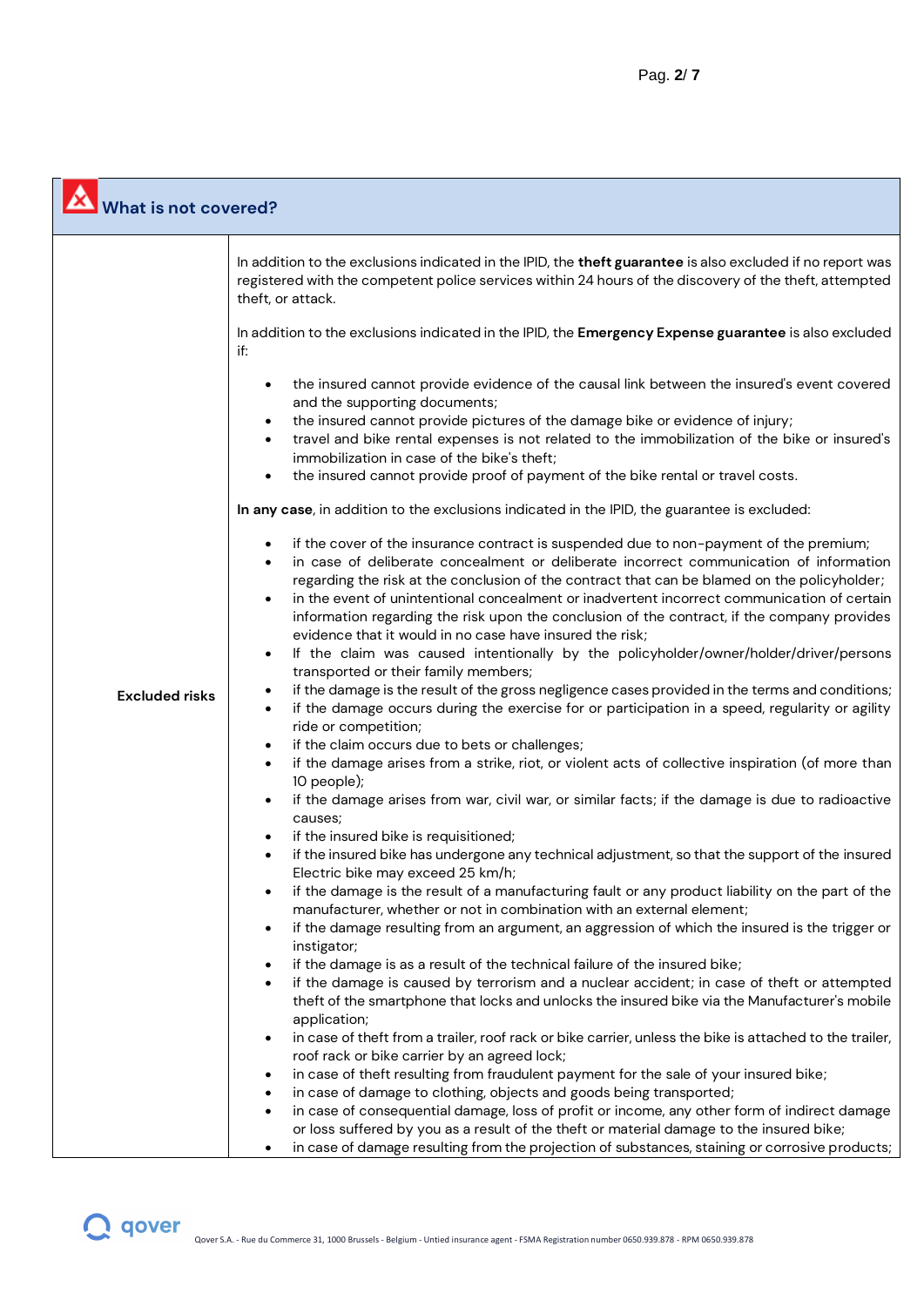| $\bullet$ | for any damage resulting from the use of a feature which allows you to increase the pedaling                                                                                                                                                                                        |
|-----------|-------------------------------------------------------------------------------------------------------------------------------------------------------------------------------------------------------------------------------------------------------------------------------------|
|           | assistance beyond 25km/h;                                                                                                                                                                                                                                                           |
|           | Accessories, which values have not been specifically added within the insured limit, with the<br>exception of fixed original accessories that are standardly included in the coverage for a<br>maximum value of €100. Portable bike related accessories (e.g. bike computers and/or |
|           | navigation equipment), which are easily removable without using screwdrivers or other regular<br>tools, are excluded from coverage in case of theft. for the wheels, tires or battery if stolen<br>separately;                                                                      |
|           | for the damage caused to the bike, such as your liability resulting from the use of the insured<br>bike;                                                                                                                                                                            |
|           | for aesthetic damage: such as scratches and bumps, chipping or rust are therefore not<br>guaranteed;                                                                                                                                                                                |
|           | for damage to the tires;                                                                                                                                                                                                                                                            |
|           | for damage and/or theft or attempted theft that has arisen as a result of embezzlement or<br>abuse of trust;                                                                                                                                                                        |
|           | for damage and/or theft or attempted theft by the perpetrator(s) or accomplice(s) are the<br>insured or policyholder or are staying with or appointed by the policyholder, owner, or holder<br>of the insured bike;                                                                 |
|           | for the damage if the procedure prescribed by the manufacturer to lock/unlock the bike is<br>defective and if this technical defect was known or had to be known by the user;                                                                                                       |
|           | for the events occurring in countries other than European Union, in the United Kingdom of<br>Great Britain, in the principalities of Andorra and Monaco, in the Vatican City, Iceland,<br>Liechtenstein, Norway, San Marino and Switzerland.                                        |
|           |                                                                                                                                                                                                                                                                                     |

#### $\mathbf{r}$ **Are there coverage limits?**

Coverage restrictions are defined in the general terms and conditions. In addition to the information on the coverage limits provided in the Pre-contractual information document, please note the following.

Coverage applies only if you provide us with the original invoice of the insured bike.

If it is possible to repair your bike, you must go to a repair shop and provide us with an estimate of the damage before the repair is carried out.

Compensation for damage is always deducted from an excess and depreciation as stated on your invoice and the policy schedule.

|                                 | Which are my obligations? Which are the Company's obligation?                                                                                                                                                                                                                                                                                                                                                                                                                                                                                                                                                            |
|---------------------------------|--------------------------------------------------------------------------------------------------------------------------------------------------------------------------------------------------------------------------------------------------------------------------------------------------------------------------------------------------------------------------------------------------------------------------------------------------------------------------------------------------------------------------------------------------------------------------------------------------------------------------|
| What to do in<br>case of claim? | Claim report: in case of theft and material damage, you must report any claim to the insurance<br>intermediary as soon as possible and no later than 8 days from the time it becomes known to the<br>insurance intermediary. Please do this by means of the claim form available at claims.qover.com - email<br>claims@qoverme.com. Moreover, in case of theft, you must provide us with the relevant information<br>about the bike and its location, and any useful information found in the manufacturer's mobile<br>application. For second-hand bikes, you must also provide us with proof of purchase of your bike. |
|                                 | Direct / under agreement assistance: not provided<br>Management by other companies: not provided                                                                                                                                                                                                                                                                                                                                                                                                                                                                                                                         |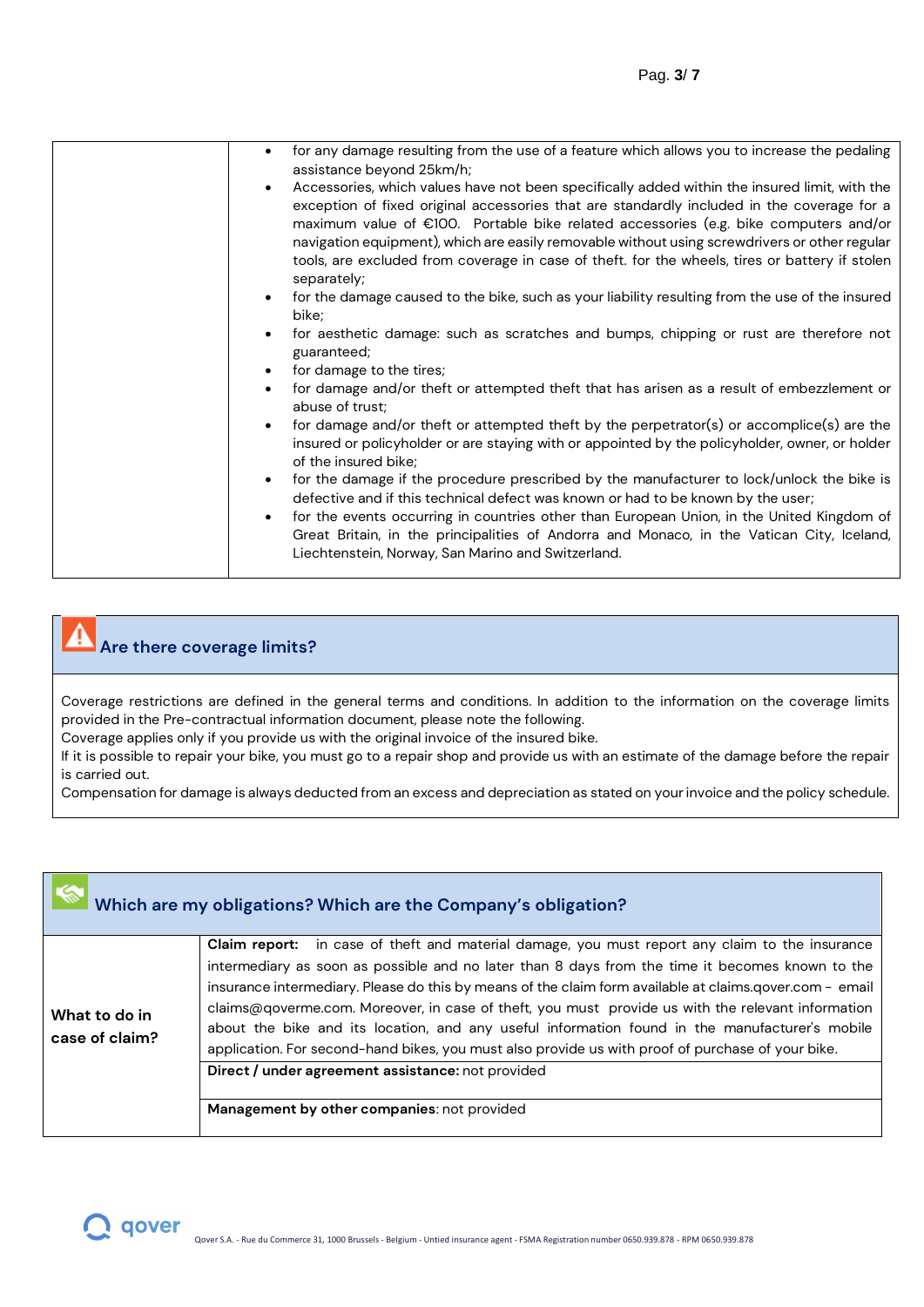|                                           | Prescription: Under article 2952, paragraph 2, of the Italian Civil Code, the rights arising out of the<br>contract will be barred after two years from the day of the event on which the right to indemnity is<br>based.                                                                                                                |
|-------------------------------------------|------------------------------------------------------------------------------------------------------------------------------------------------------------------------------------------------------------------------------------------------------------------------------------------------------------------------------------------|
| Incorrect or<br>incomplete<br>declaration | False, incorrect or incomplete declarations from the Policyholder or the insured party related to<br>circumstances affecting the risk evaluation may have as consequence the loss of the right to receive<br>compensation, as well as the termination of the insurance, under Articles 1892, 1893 and 1894 of the<br>Italian Civil Code. |
| Company's<br>obligations                  | In the event of a covered claim, the Insurance Company will pay the indemnity according to the Policy<br>terms and conditions.                                                                                                                                                                                                           |

| When and how should I pay? |                                                                                                                                                                                                                                                                                                                                                                                                                                                                                                                                           |
|----------------------------|-------------------------------------------------------------------------------------------------------------------------------------------------------------------------------------------------------------------------------------------------------------------------------------------------------------------------------------------------------------------------------------------------------------------------------------------------------------------------------------------------------------------------------------------|
| Premium                    | The premium is to be fully paid (including taxes and costs) annually, on the main premium due date.                                                                                                                                                                                                                                                                                                                                                                                                                                       |
| Reimbursement              | If you decide to sell your bike, the insurance contract ends in accordance with the law from the moment<br>of notification and thus we will reimburse you for the unused premium.<br>In the event of unintentional concealment or inadvertent incorrect communication of certain information<br>regarding the risk upon the conclusion of the contract, if a claim occurs and the company provides<br>evidence that it would in no case have insured the risk, its intervention will be limited to reimbursement<br>of the premiums paid. |

| When does the coverage begin and when does it end? |                                                                                                                                                                                                                                                                      |
|----------------------------------------------------|----------------------------------------------------------------------------------------------------------------------------------------------------------------------------------------------------------------------------------------------------------------------|
| Duration                                           | The start date and duration of the insurance are indicated in the policy. Coverage begins at the<br>time specified in the policy and ends on the principal maturity date at 12:00 a.m. The contract is<br>concluded for a period of one year and is tacitly renewed. |
|                                                    | We insure the bike for a maximum of five years after the first sale. If you have purchased the<br>second-hand bike, we insure it for up to five years after the first owner's purchase.                                                                              |
|                                                    | At the expiry date of the third insurance year, the insurance terminates automatically.                                                                                                                                                                              |
| <b>Suspension</b>                                  | If your bike is claimed, the insurance contract will be suspended only because the requesting<br>government takes possession of the bike. You must notify us immediately.                                                                                            |
|                                                    | If you no longer own the bike by your own will (for example, resale), you cannot have the insurance<br>contract suspended due to the inseparable character or nature of the bike and this insurance<br>contract.                                                     |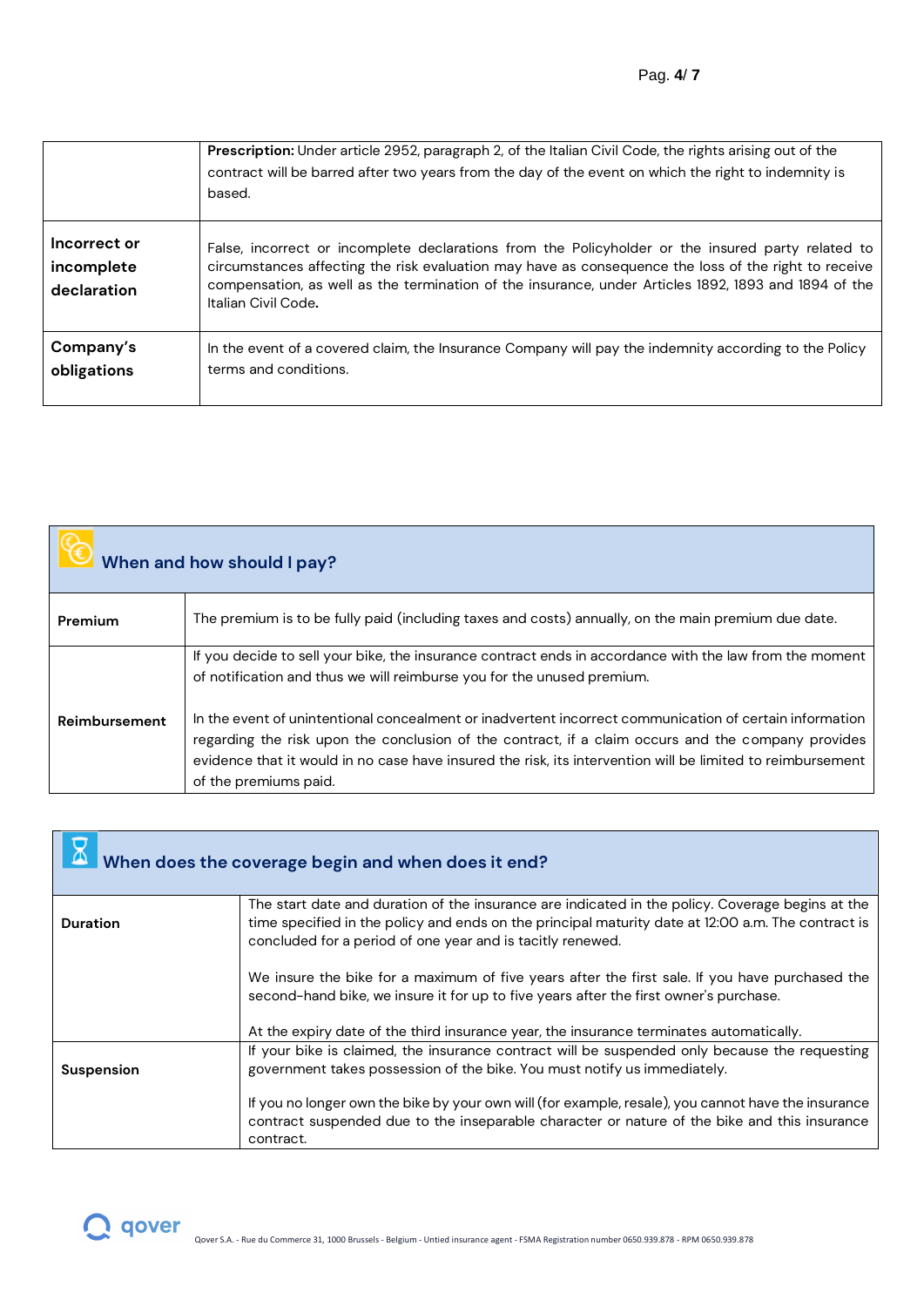| $^\mathrm{!}$ In case you fail to pay the insurance premium on time, the insurance cover is suspended until<br>the receipt of the payment. |
|--------------------------------------------------------------------------------------------------------------------------------------------|
|--------------------------------------------------------------------------------------------------------------------------------------------|

|                    | How can I terminate the policy?                                                                                                                                                                                                                                                                                                                                                                                                                                                                                                                                                                                                                                                                                                                                                                                                                                                                                                                                                                                                                                                      |
|--------------------|--------------------------------------------------------------------------------------------------------------------------------------------------------------------------------------------------------------------------------------------------------------------------------------------------------------------------------------------------------------------------------------------------------------------------------------------------------------------------------------------------------------------------------------------------------------------------------------------------------------------------------------------------------------------------------------------------------------------------------------------------------------------------------------------------------------------------------------------------------------------------------------------------------------------------------------------------------------------------------------------------------------------------------------------------------------------------------------|
| Cooling-off period | You can revoke the insurance contract within 14 calendar days after you have received the Policy<br>Schedule, the general terms and conditions and the pre-contractual information.<br>This is possible without having to provide any reason. The cancellation will take effect<br>immediately upon notification.                                                                                                                                                                                                                                                                                                                                                                                                                                                                                                                                                                                                                                                                                                                                                                    |
|                    | You must send the withdrawal form that you have received by email to contact@qoverme.com.<br>The cancellation will take effect immediately upon notification. You will receive a full refund of all<br>premium paid provided that no claim has been made prior to cancellation.                                                                                                                                                                                                                                                                                                                                                                                                                                                                                                                                                                                                                                                                                                                                                                                                      |
|                    | In addition, you can revoke the insurance contract at any time during the period between the<br>purchase date and the date you receive your policy schedule. In this case, you will receive a full<br>refund of all premium paid.                                                                                                                                                                                                                                                                                                                                                                                                                                                                                                                                                                                                                                                                                                                                                                                                                                                    |
| <b>Termination</b> | You can cancel the insurance contract:<br>before the main expiry date. In that case, you must notify us, in writing, at least 3 months<br>$\bullet$<br>before the main expiry date by registered letter, by bailiff's writ or by issuing the<br>cancellation letter against a receipt;<br>if we change the rate or adjust the terms and conditions. In such case, we apply the legal<br>$\bullet$<br>provisions and terms. If this applies to you, we will inform you;<br>after a claim incident. You can do this at the latest 1 month after payment or upon the<br>$\bullet$<br>refusal to pay compensation. The insurance contract then ends 3 months after the date<br>of notification. You must inform us of this by registered letter, by bailiff's writ or by issuing<br>the cancellation letter against a receipt. If you choose to terminate the insurance<br>contract, we will refund you part of the premium already paid in proportion to the<br>unexpired term of the policy, provided no claim has been paid and no claims has been<br>made which remains outstanding. |



## **Who is this product addressed to?**

This product is addressed to natural persons aged 18 or over, individuals, companies or self-employed persons domiciled in Italy.

## **Which costs will I incur in?**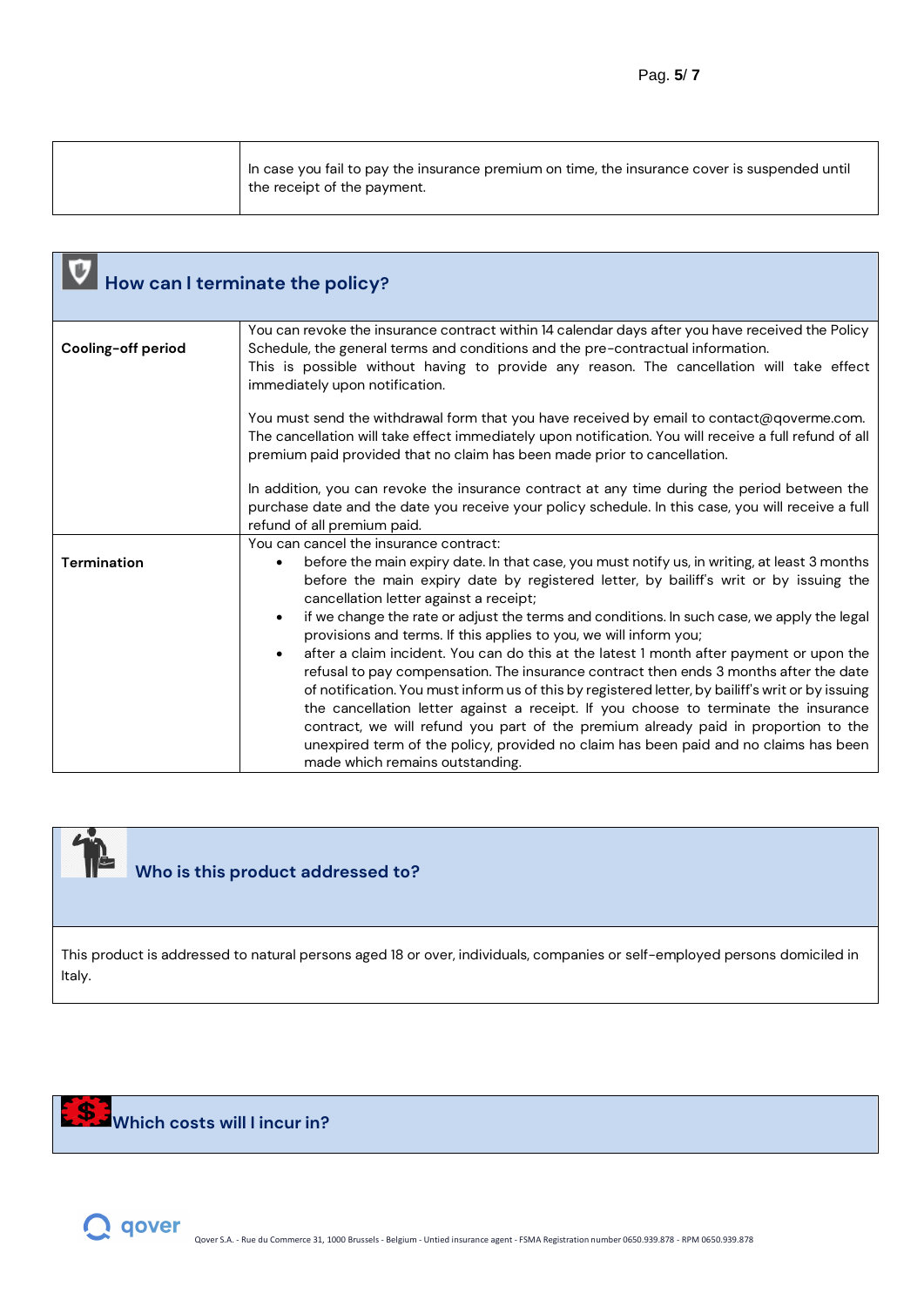**Intermediation costs:** On an average basis, the percentage received by the Insurance Intermediary is equal to 20% of the taxable premium

|                             | <b>HOW TO SUBMIT THE COMPLAINTS AND SETTLE THE DISPUTES?</b>                                                                                                                                                                                                                                                                                                                                                                                                                                                                                                                                                                                                                                                                                                               |  |
|-----------------------------|----------------------------------------------------------------------------------------------------------------------------------------------------------------------------------------------------------------------------------------------------------------------------------------------------------------------------------------------------------------------------------------------------------------------------------------------------------------------------------------------------------------------------------------------------------------------------------------------------------------------------------------------------------------------------------------------------------------------------------------------------------------------------|--|
| To the insurance<br>company | In the event of damage, the Insurance Intermediary is the point of contact.<br>It is available by telephone on +39 800 693 271 from Monday to Friday from 9:00 a.m. to 5:00<br>p.m.<br>You can also use the claim form available at claims.qover.com or email it through to<br>claims@qoverme.com.<br>To open a new claim file, you must provide all the required information, in writing, when<br>submitting the statement, by properly completing the aforementioned claim form.                                                                                                                                                                                                                                                                                         |  |
| <b>To IVASS</b>             | In case of unsatisfactory or late replies to complaints addressed to the Insurance<br>Intermediairy, is it possible to address a compliant to IVASS.<br>The complaints must be filed in writing with:<br>IVASS, Via del Quirinale, 21 00187 Roma, fax 06.42133206, certified email address:<br>ivass@pec.ivass.it<br>Info on: www.ivass.it<br>Qover N.V., as a belgian insurance intermediary, is also submitted at the authority of the<br>Financial Services and Markets Authority of Belgium located at Rue du Congrès 12-14, 1000<br>Brussels, Belgium.<br>Wakam, as a french insurance company is also submitted at the authority of the Autorité de<br>Contrôle Prudentiel et de Résolution (ACPR), 4 place de Budapest - CS92459 - 75436 Paris<br>Cedex 09, France. |  |
|                             | BEFORE GOING TO COURT it is possible, and in some cases necessary, to resort to<br>alternative dispute resolution mechanisms, such as:                                                                                                                                                                                                                                                                                                                                                                                                                                                                                                                                                                                                                                     |  |
| Mediation                   | By contacting a Mediation Institution among those indicated in the Ministry of Justice's list<br>available on the website www.giustizia.it (Legislative Decree 04/03/2010 n° 28).<br>The mediation constitutes an essential procedural condition to file with a Court a civil complaint<br>concerning a dispute related to insurance agreements (except for disputes concerning the<br>compensation of damages arising from circulation of vehicles and vessels).                                                                                                                                                                                                                                                                                                          |  |
| <b>Assisted Negotiation</b> | Through one's lawyer's request to the Company.<br>The assisted negotiation's agreement constitutes an essential procedural condition to file a civil<br>complaint to Court concerning a dispute for compensation of damages arising from road<br>accidents or accident at sea involving vessels or a payment injunction request, for any reason,                                                                                                                                                                                                                                                                                                                                                                                                                           |  |